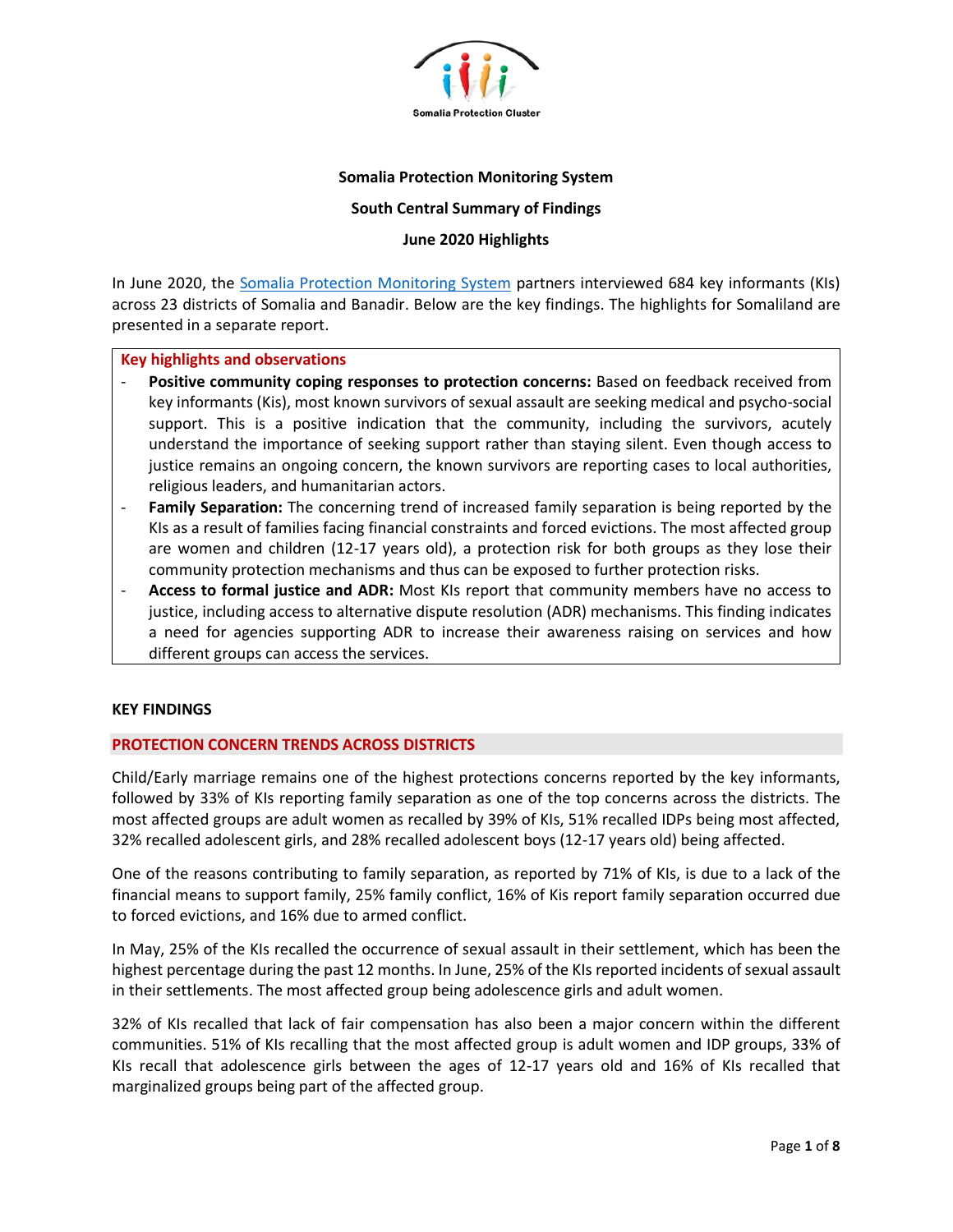

53% of KIs recalled physical abuse cases did not receive compensation, and 39% of KIs recall rape survivors did not receive compensation.

# **PROTECTION KEY HIGHLIGHTS PER DISTRICT**

## **Baidoa District (Bay region)**

**Land grabbing:** 64% of KIs reported cases of land grabbing, which is a significant drop from last month where 89% of KIs reported cases of land grabbing this has significantly decreased compared to what was reported in May with 89% of KIs reporting **cases of land grabbing**. The drop could be attributed to the fact that in Baidoa issued a formal order suspending evictions of IDPs for three months. The forced evictions moratorium was issued to protect vulnerable IDP communities against forced evictions during COVID-19 crisis.

In response to the question *''was there anyone who supported people in accessing their rights (connector) or mitigate impact of the protection incident?''* 85% of KIs indicated local authorities taking mitigation measures to reduce the impact of land grabbing and other connectorsidentified by KIs included INGOs, NNGOs and community members.

**Land brokers** were identified as **dividers** and increasing the protection risk of IDPs in the community as recalled by 64% of KIs

Community coping strategies:

- 65% of KIs recalled that one of the major coping strategies is to engage in mediation;
- 43% recalled that affected persons will move to another location;
- 35% stated that the community will seek support from NGOs and 22% recall cases will be reported to local authorities.

**Sexual assault:** 67% of KIs remembered cases of sexual assault compared to May where 100% of KIs recalled cases of sexual assault. This makes it the second-highest concern recalled by KIs. 92% of KIs recall cases being reported to NGOs and health facilities, 67% of KIs recall survivors receiving psychosocial support and 58% of KIs recall survivors receiving medical assistance.

It is important to note that for the rape cases, 50% of KIs recall that there was no formal justice to address this concern, and some affected groups were purposefully denied access due to age. Most KIs reported that the connectors that ensure survivors have access to their rights and services are INGOs and NNGOs. 63% of KIs also recalled women's group being connectors within the community.

92% of KIs recall that the cases were reported to NGOs and health facilities, received medical support and psycho-social support. 17% of KIs reported that survivors received compensation.

**No access to informal leaders**: 69% of KIs reported that community members do not have access to informal leaders. 28% of KIs recall a lack of access to duty bearers. According to the KIs interviewed access was not possible due to age, or the community member was unable to pay the bribe.

72% of KIs recalled that the most affected groups are IDPs, and 36% of KIs reported that marginalized groups were also affected. To address the issues, KIs said the community members complained to NGOs and Civil Society Organizations.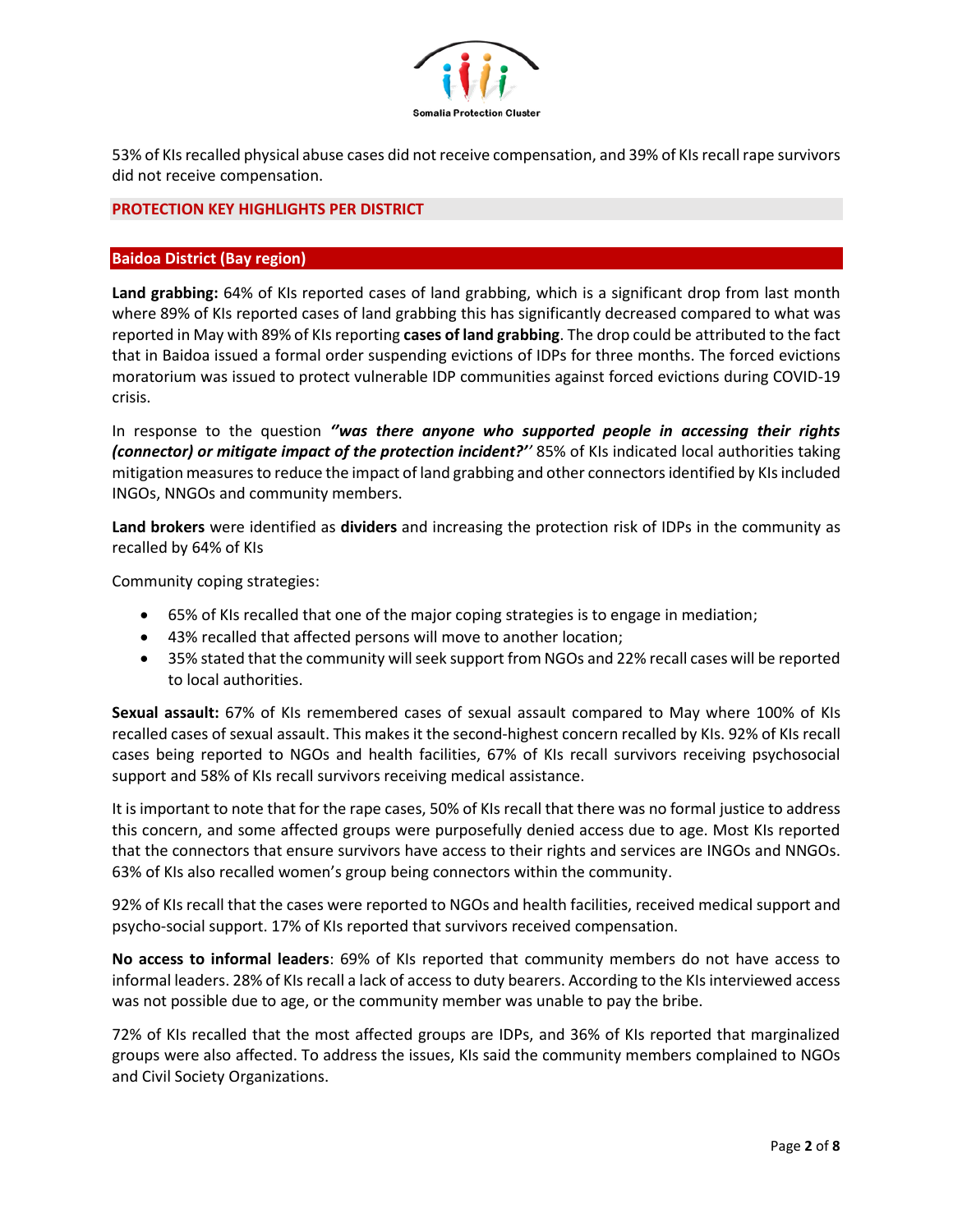

#### **Xudur District (Bakool region)**

**Sexual assault:** 62% of KIs recalled cases of sexual assault in Xudur. To address the issue KIs said most cases were reported to NGOs or health facilities (reported by 77% of KIs). Sexual assault was affecting mostly adolescent girls (12-17 years old) as reported by 90% of KIs and 29% of KIs reported persons with disabilities being most affected.

63% of KIs recalled that INGOs as being connectors and helping the community access their rights, 37% KIs recalled traditional leaders as connectors, 35% KIs recall religious elders and 41% of KIs recall that local authorities as being connectors in the community. 50% of KIs recall community members are being dividers and increasing the protection risk.

**Access to duty-bearers:** 86% of KIs recalled that the community had no access. 95% of KIs reporting that access was not possible due to intimidation; 90% recalled that it was due to physical retaliation.

Most affected groups included adult women as recalled by 75% of KIs, adolescent girls, 49% of KIs recalled IDPs being affected, 25% recalled persons with disability being affected. Coping mechanisms include: requesting support from traditional and religious elders and submission of complaint to CSOs or NGOs.

The community saw religious elders as connectors as recalled by 63% of KIs and, 100% of KIs recalled community members as being dividers.

**Family separation:** 90% of KIs recalled cases of family separation and one of the main reasons being lack of means to support all family members as recalled by 74% of KIs, other reasons included armed clashes and forced recruitment.

Coping strategy to address the protection concern, 34% recalled that the community will search for the family member, 12% will reach out to local authorities, 72% of KIs recalled that the community will request support from NGOs and 21% of KIs recalled that the community will do nothing.

INGOs and NGOs were perceived as connectors and help the community to access their rights. Other stakeholders seen as connectors included religious and traditional leaders. 83% of KIs recalled non-state armed actors as dividers, 44% recalled local authorities, and 15% KIs remembered landowners as being dividers.

**Extortion/abuse of assistance:** 56% recalled cases of extortion/abuse of assistance. Type of extortion reported by KIs included; paying money to be included among the beneficiaries, exchange of sexual favors and forcing the community members to share the assistance with others.

Coping mechanism: Community organizing meetings to discuss the issue, engaged community committees to mediate and, 36% of KIs recall people initially left out being registered. It is important to note that the NGOs are supporting the above actions.

Most affected groups include adolescent girls (12-17 years old), adult women being affected, 73% stated that IDPs are affected and, 34% KIs indicated that persons with disabilities being part of the most affected groups in the community.

Coping mechanisms: complaint to the CSOs or NGOs, request support from local authorities, and reach out to traditional and religious leaders.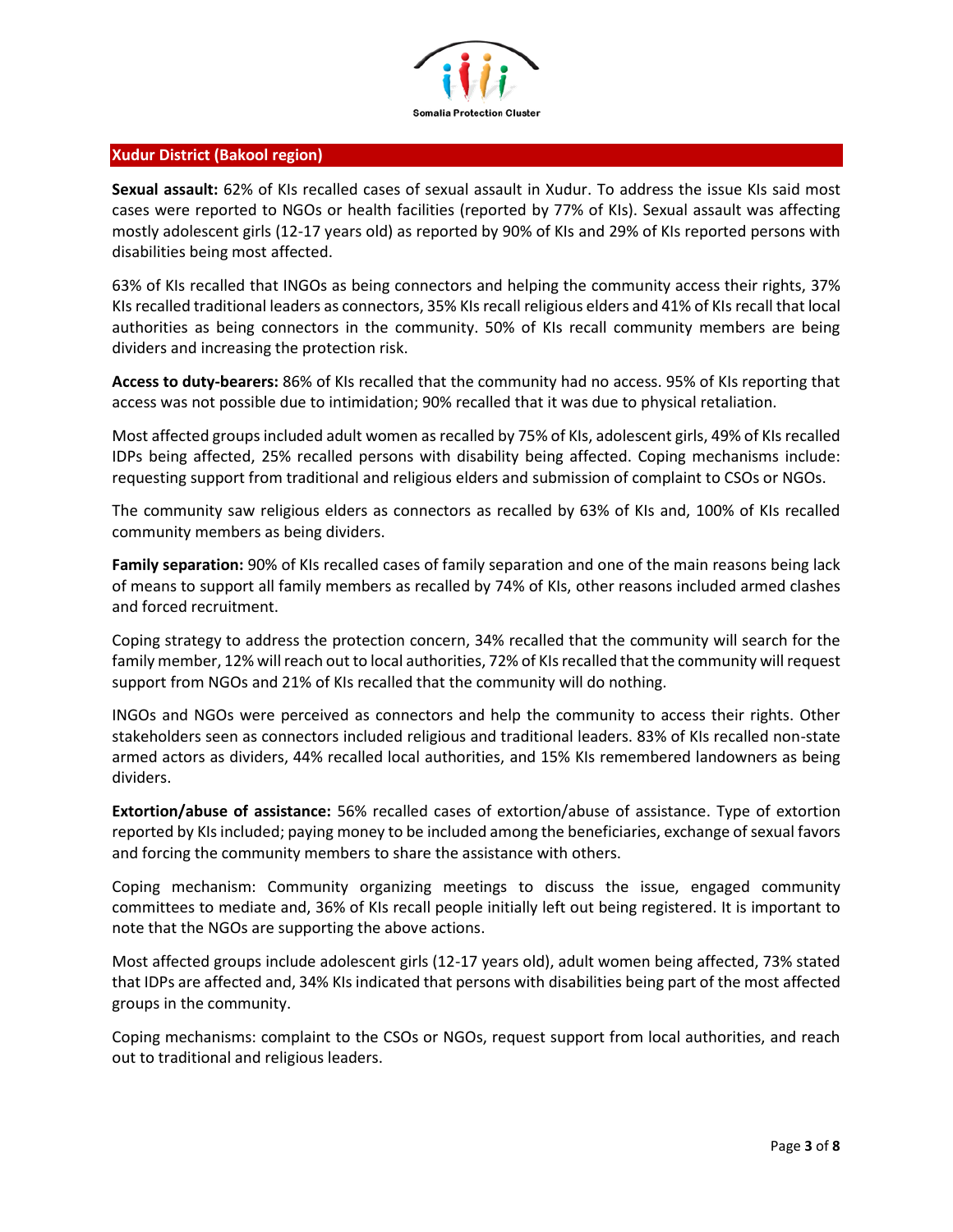

In response to the question, *"if there was anyone who supported people in accessing their right"* 63% of KIs recalled that INGOs were connectors, 41% recalled NGOs, 38% of KIs recalled religious leaders and 34% recalled traditional leaders as connectors. To the question of if "*there is anyone who increased the protection concerns,"* 36% of KIs recalled host communities not selected were dividers, 12% of KIs recalled camp leaders.

**Child recruitment:** 47% of KIs recalled child recruitment cases. 89% of the KIs listed non-state armed actors as recruiters and, 87% KIs remembered state armed forces as the recruiters.

The most affected groups by the reported protection concern, 96% of KIs remembered adolescent boys (12-17) being the most affected group and, 40% of KIs recalled that IDPs being affected.

To cope with the protection concern, the community will request support from local authorities, engage in negotiations, or pay a ransom.

# **Balcad (Middle Shabelle region)**

**Alternative dispute resolution mechanism:** In Balcad, 75% of KIs recall a lack of access to alternative dispute resolution mechanisms (ADR). 77% of KIs also stated that IDPs are also affected and 40% KIs indicated that marginalized have no access to dispute resolution mechanisms.

100% of KIs also indicated that IDPs have no access to the formal justice system and, 95% of KIs recalled marginalized also being affected. Important to highlight that 62% of KIs indicated that persons with disabilities have no access to duty-bearers.

Stakeholders identified as connectors included, traditional and religious leaders. The same group mentioned above also identified as dividers, including local authorities.

**Family separation**: 70% of KIs recall family separation as one of the significant protection concerns in Balcad. Reasons based on KIS recollection included; lack of means to support all family members and forced evictions leading to separation.

Most affected groups included: IDPs, adult women, marginalized groups and adolescent girls (12-17 years old).

Coping strategy: The community will search for separated family members (recalled by 71% of KIs), request support from NGOs and local authorities.

81% of KIs recall religious elders as connectors, and at the same time, they perceived as dividers as remembered by 100% of KIs. Due to forced eviction being one of the reasons for family separation, 19% of KIs recalled landowners as connectors.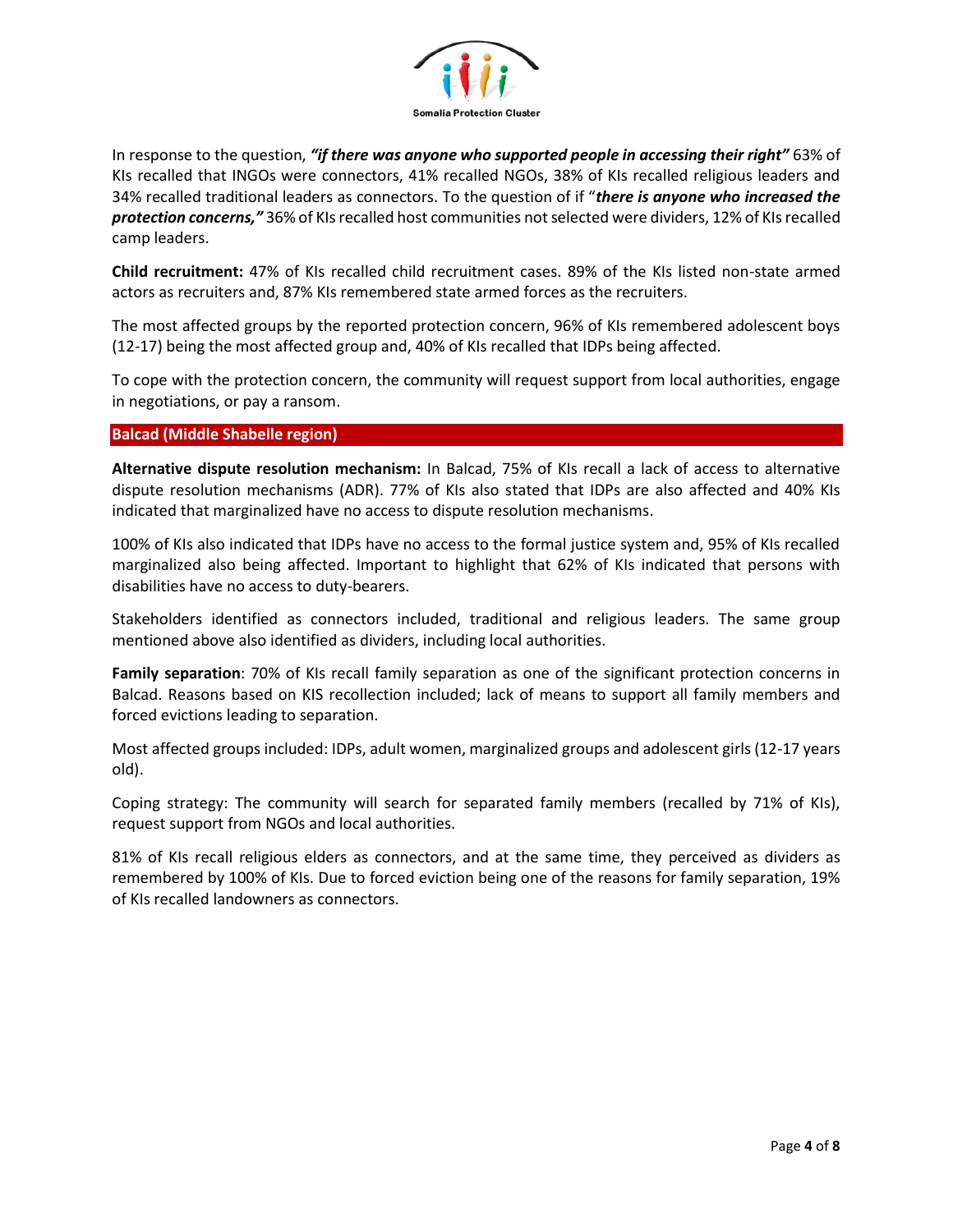

**Exclusions from assistance:** 55% of KIs recalled protection concerns around exclusion from assistance. 73% of KIs reported that the reason is due to discrimination by community leaders based on social background.

| <b>Type of assistance denied</b>   | % KIs |
|------------------------------------|-------|
| Access to nutrition services       | 86%   |
| Access to cash for work activities | 55%   |
| Cashed based assistance            | 41%   |
| Access to water                    | 41%   |
| <b>Access to NFI distributions</b> | 41%   |
| Access to latrines                 | 41%   |
| Access to health services          | 41%   |

| <b>Most affected groups</b> | % KIs |
|-----------------------------|-------|
| <b>IDPs</b>                 | 95%   |
| Marginalized groups         | 64%   |
| Persons with disability     | 59%   |
| Older persons (female 60+)  | 55%   |
| Older persons (male 60+)    | 50%   |
| Adult women                 | 45%   |
| Returnees                   | 45%   |

Coping strategy: KIs reported that the community members reached out to traditional and religious leaders, and only 32% recalled requesting support from local authorities. 85% of KIs recalled women's group as connectors and religious leaders also identified as connectors.

**Sexual assault:** 53% of KIs recalled sexual assault as one of the significant protection concerns in Balcad and has increased compared to May. 43% of KIs reported that rape survivors had no access to the formal justice system and ADR.

The most affected group included; adult women, adolescent girls, IDPs, and marginalized communities.

We have noticed a positive coping strategy where; 62% of KIs recalling that survivors received medical assistance; 57% of KIs stated that survivors accessed psycho-social support, and 43% KIs indicated that cases reported to local authorities.

89% of KIs recall women's groups as connectors, and the same goes for religious and traditional leaders. The same group reported as connectors also acted as dividers within the community. 100% KIs recall INGOs as dividers.

# **Merka (Lower Shabelle region)**

**Child recruitment:** 79% of KIs recall child recruitment as one of the districts' major protection concerns. 97% of KIs stated that the recruiters are state armed forces and that 27% recalled recruiters as non-state armed forces.

All groups within the communities were equally affected as recalled by 97% of KIs, and the only coping strategy recalled by 100% of KIs was to a pay ransom.

**No access to formal justice:** 39% of KIs recall that lack of access to justice is a concern and that 87% of the cases are on HLP. 40% of KIs reported they didn't know why access was denied; 60% of KIs recalled no access to formal justice due to the social background.

The most affected groups included: marginalized groups as reported by 40% of KIs, older persons (male), adult women and adolescent girls (12-17 years old)

Coping strategy: 100% of KIs reported the community took no action, and 7% of KIs could not recall anything.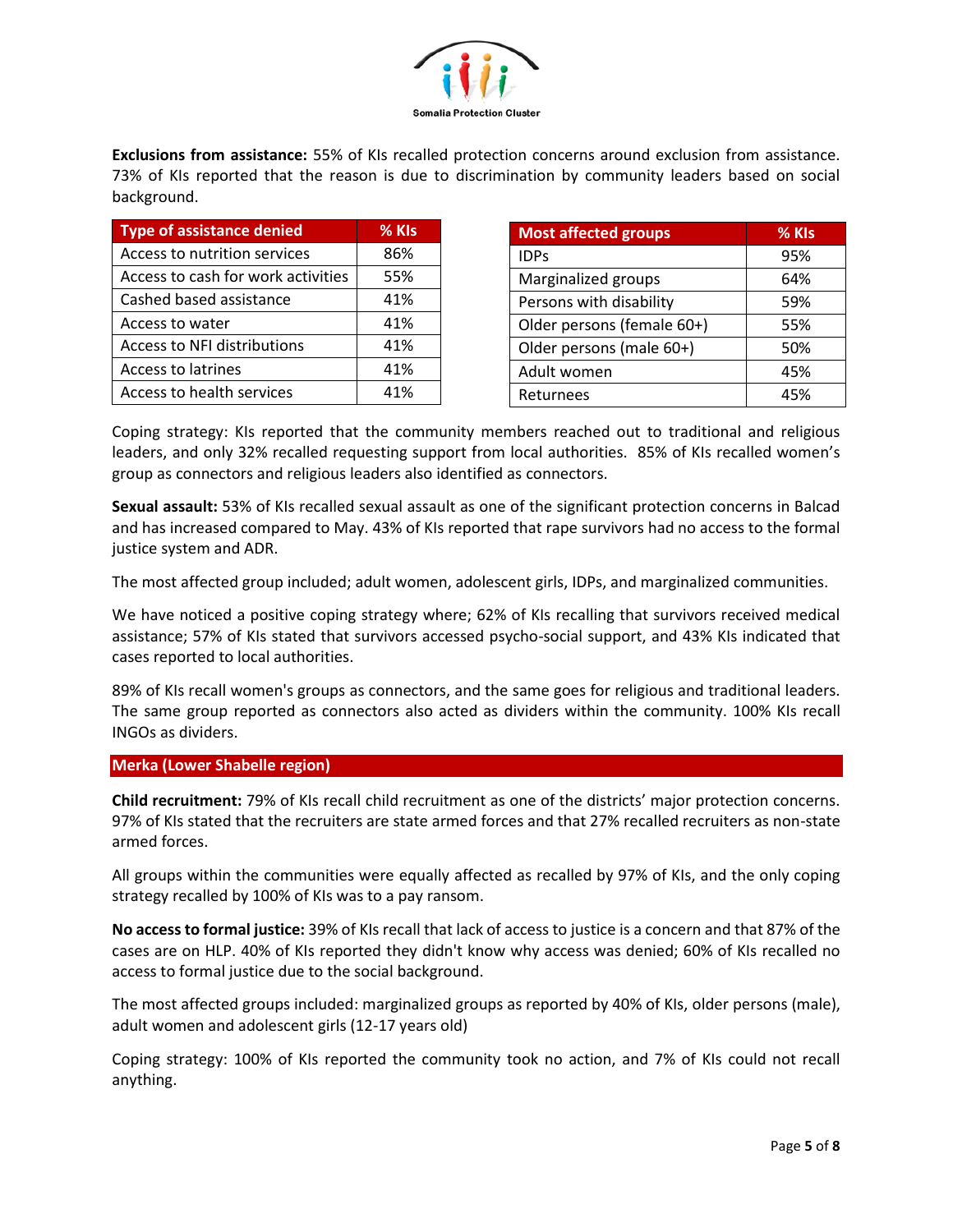

#### **Dayniile District (Banadir region)**

**Family Separation:** 28% of KIs reported family separation as a concern. 93% of KIs recall the reason was a lack of means to support the family.

Most affected groups include: Women, adult men, IDPs and adolescent boys and girls (12-17 years old).

Coping strategy: 58% reported that the family will do nothing, and 42% of KIs recall the community will search for the family member.

**No access to compensation:** 20% recalled no access to compensation. Cases that received no compensation included: business dispute as recalled by 45% of KIs, physical abuse cases, and 9% KIs recollected rape survivors receiving no recompense.

Most affected groups included: Adult women as reported by 36% of KIs; 18% KIs recalled marginalized groups affected, and 9% indicated persons with disabilities affected. To address the obstacle, 36% of KIs remembered community members looked for alternative dispute resolution mechanisms, and 55% of KIs said they don't know the community's coping strategy.

Access denied as recalled by 50% KIs, and 50% remembered access was not possible due to a lack of money. Important to mention that 67% of KI recall that adult women are most affected when accessing alternative dispute resolution mechanisms (ADR).

**Sexual violence:** 17% of KIs recalled sexual violence as one of the concerns. Coping strategy: 56% of KIs remembered that survivors received medical support, and 11% indicated that survivors also received psycho-social support.

22% of KIs said they are unaware/ don't know the coping strategies in the community. 78% of KIs recall adolescent girls (12-17) being the most affected; 22% KIs recall girls (0-11) being affected, and 11% KIs recalled IDPs as part of the most affected groups.

#### **Kaxda District (Banadir region)**

**Family separation:** Slightly gone up with 28% of KIs recalled family separation compared to last month. 57% of KIs reported that the reason was due to lack of means to support the family, and 33% of KIs recalled forced evictions leading to separation.

Most affected groups included: IDPs as recalled by 71% KIs; 38% recall adult women being affected, and 14% KIs indicated adolescent boys affected.

38% KIs recalled that women groups are connectors, and 38% also recalled that traditional leaders seen as connectors in terms of supporting the families. 100% of KIs recall landowners as dividers since 33% of KIs did mention that reason for family separation was due to forced evictions.

**Access to formal justice:** 20% of KIs recall that there is no access to formal justice. Services purposefully denied due to their gender as reported by 33% of KIs; 20% recalled that access denied due to age, and 13% stated that there are no formal courts in the area.

71% of KIS recalled that rape survivors did not get access to formal justice and 50% recalled domestic violence survivors did not get access. Rape and domestic violence survivors also had no assess to ADR. 53% of KIs recall adult women being the most affected and unable to access the services. Women are also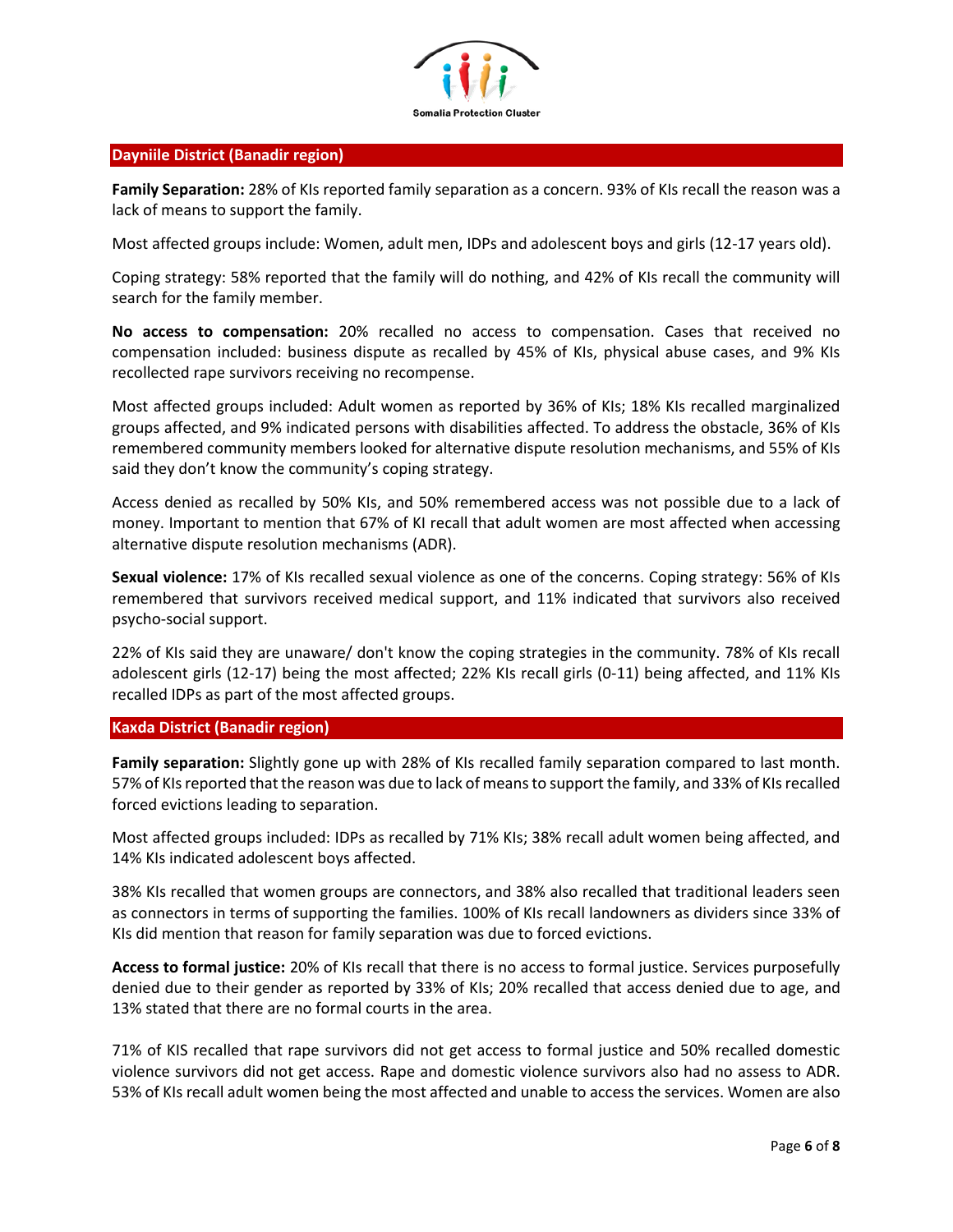

unable to access informal leaders, as reported by 64% of KIs. These puts women at risk in terms of not being able to access their rights or protected from the negative impact of protection incidents.

**Land grabbing:** 11% of KIs reported incidents of land grabbing in Kaxda, compared to only 6% of KIs recalling land grabbing cases in the previous month. Important to note that for the past few months, most of the KIs did not report land grabbing incidents. These could be attributed to the Moratorium and exacerbated by the Ramadhan period.

88% of KIs recall that the host community is part of the affected group when it comes to land grabbing; 13% reported that women are also affected, and 86% of KIs indicated local authorities as connectors. Local authorities mentioned as dividers within the community.

Despite local authorities being reported as dividers when it comes to land grabbing, 88% KIs recall the community informing local authorities, and 13% recall the use of violence as a coping strategy.

# **Beledweyne District (Hiraan regions)**

**No access to compensation:** 58% of KIs recall community having no access to compensation. This is also linked to 28% recalling no access to formal justice and 24% KIs saying there is no access to alternative dispute resolution mechanisms. 29% of KIs recall no formal courts in place and 29% indicated that services were denied due to the age.

HLP cases received no access to the formal justice system as recalled by 33% of KIs, and 17% also recalled HLP cases did not get access to alternative dispute resolution mechanisms.

33% recalled that cases of physical assault did not get access to the services as well. 100% of KIs also indicated as intimidation as one of the reasons why community members could not access duty bearers. When it comes to the formal justice system, 29% of KIs recall ed adult women being affected, followed by IDP and 14% recalling adolescent girls being affected as well. The same group also impacted when it comes to accessing alternative dispute mechanisms.

**Family separation:** 48% of KIs recall family separation as one of the protection concerns in the district. The reasons for the separation were due to lack of means to support family members as reported by 82% of KIs, and family conflict was also a contributing factor. The coping strategy was to reach out to NGOs to support.

**Sexual assault:** 24% of KIs recall cases of sexual violence in the district. 17% of KIs reported that rape survivors did not have access to the formal justice system. 83% of KIs recalled cases reported to NGOs and health facilities; 33% of KIs stated that survivors received psycho-social support.

#### **Dollow (Jubaland region)**

**Child recruitment:** 20% of KIs reported child recruitment as one of the protection concerns in the area. 78% of KIs recalled that child recruiters are non-state armed forces, state armed forces, and 11% of KIs recalled traditional leaders.

Most affected groups: 100% of KIs are host communities; 67% of KIs recalled that adolescent boys (12-17 years old); 44% KI recalled refugees and returnees as being part of the most affected groups and 33% KIs reported that IDPs also being affected.